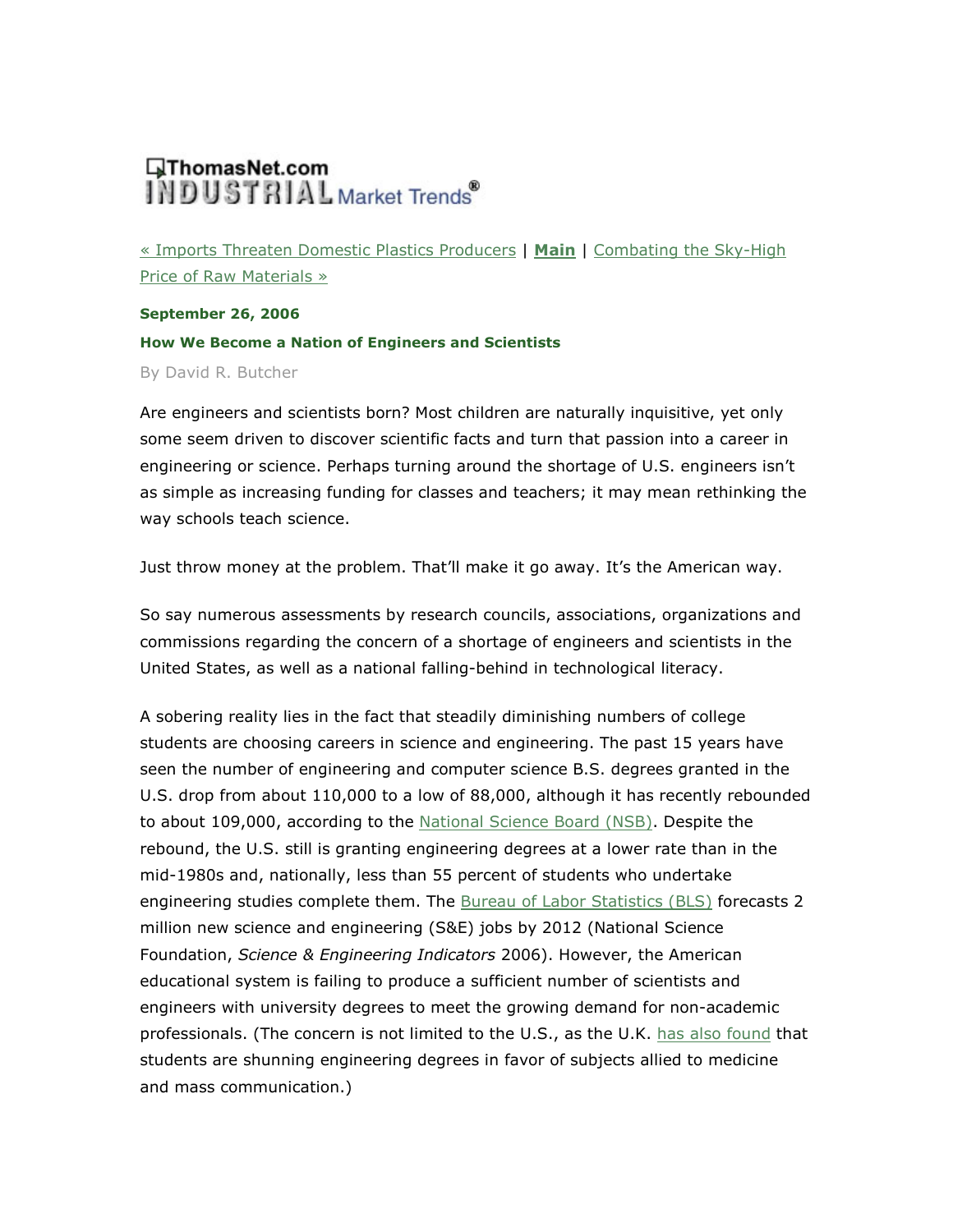The most commonly suggested prescription for the problem is to significantly increase funding for classes and teachers who are developing future engineers and scientists (or who are NOT developing these particular students, as it is often argued that teachers are discouraging students to enter these professions).

Perhaps the solution lies in rethinking how schools teach classes that inspire future engineers and scientists. And, as many IMT readers have noted in the past, perhaps we shouldn't undervalue the importance of teaching such courses much earlier.

The conventional approach  $-$  increasing funds for teaching junior and senior high school math, biology, chemistry and physics - maintains the current standard science curricula but advocates smaller classes and more and better-trained teachers. Yet conventional wisdom also secretly assumes that if more kids are exposed to better quality courses, a greater number of them will come to choose science or engineering as a career, a BusinessWeek editorial recently noted.

"It's a peculiar version of demand-side economics (that 'quns can be converted to butter,' if the price is right) and one that's palpably false," wrote Greg Blonder, a technologist and partner at Morgenthaler Ventures. "Actually, we live in a supplyconstrained world, where the pool of real scientists and engineers is relatively small and most people, no matter how bright, aren't destined for careers in science and engineering."

Why not? Are people born with an inherent aptitude to engineering- and sciencerelated fundamentals?

Of course, all children are naturally inquisitive, eager to learn and ask questions. Only some, it seems, are driven to discover scientific facts and to turn that passion into a relevant career in engineering or science, though. They are genuinely intrigued by bridges, tall buildings, planes and LEGO bricks and toys. (Perhaps the difference between the two groups is that the potential engineer is the one who not only takes things apart but also puts them back together afterward...)

The solution to the problematic shortage of engineers, according to Blonder, lies in changing the way we teach science:

Change starts with the recognition that, while all of us need to be scientifically literate both for our own welfare and the nation's technological progress, we can't all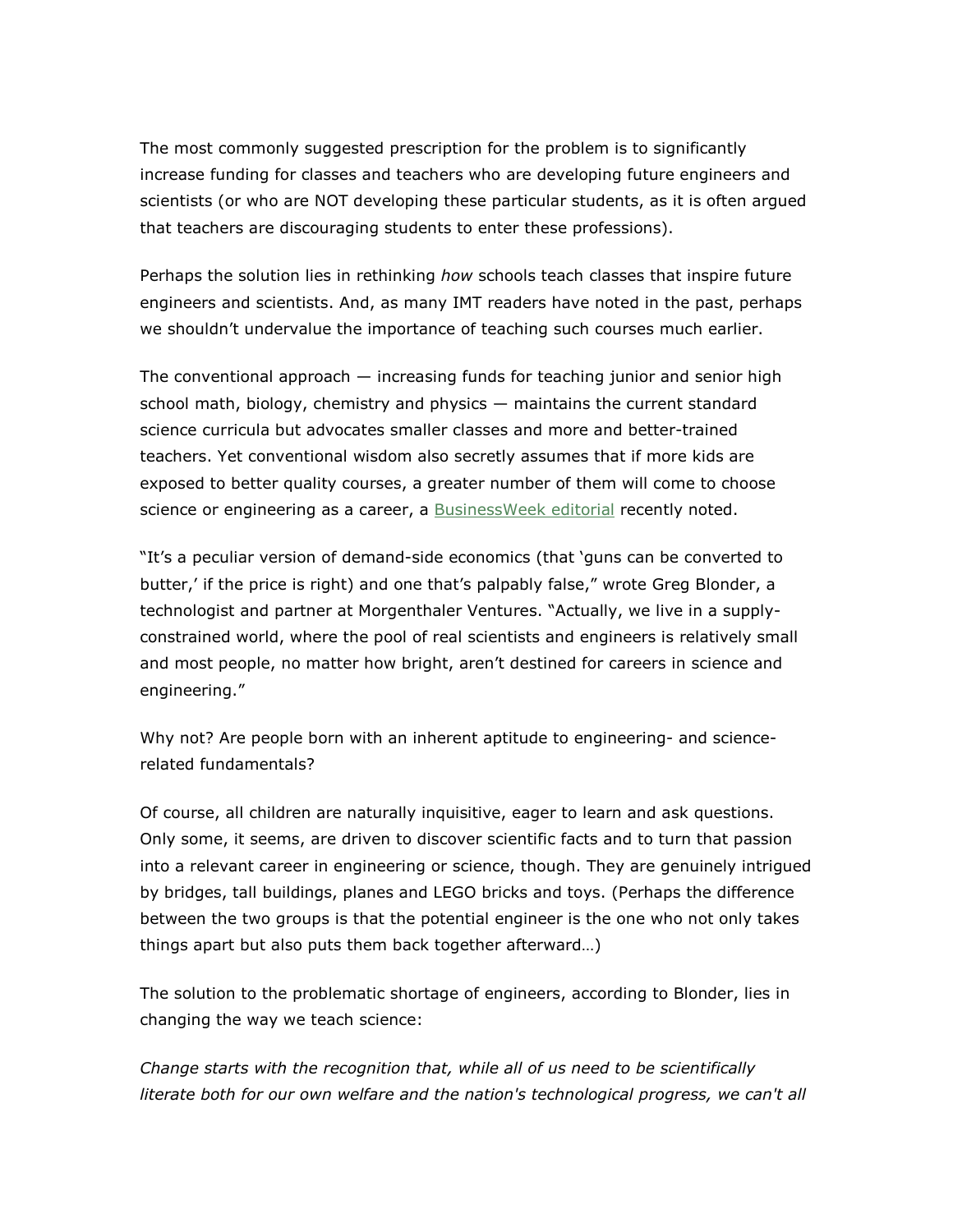be scientists. That requires teaching scientific literacy generally, while reserving the tools of the trade for those pursuing scientific careers  $-$  the exact opposite of the approach academics now take.

Advanced topics, Blonder suggests, should be left for people who are going to use them later in their careers. For instance, asking general students to solve redox equations represents the same pedagogical fallacy as teaching set theory did for "the new math." Stop teaching chemistry, physics or biology classes as separate subjects where memorizing nomenclature is the first order of business. Rather, invest a year of classes in experimenting with the world  $-$  some classic science fair projects: making batteries from potatoes, building erupting volcanoes from baking soda, growing algae...teach them that science and engineering is fun!  $-$  then spend another year learning how to build scientific intuition through estimation. Then devote another year to "case studies," Blonder recommends, "comparing, say, risks to costs of building a bridge with ever-decreasing safety margins."

Simply put, do not confuse the teaching of a subject with the teaching of a skill. Such an approach has the great potential to not only engage most students but also create a technologically literate population: "the foundation for a society that's more empathetic to  $-$  and more willing to fund  $-$  scientific research."

"The education we provide engineers must prepare them to move beyond merely fulfilling a technological function and become leaders who make wise decisions about technology and set policies that foster innovation," G. Wayne Clough, Georgia Institute of Technology president and National Academy of Engineering (NAE) member, said in his alumnus magazine.

Those students destined to become engineers or scientists could either stay on the general track until college or segue to courses with more rigor and specialization in high school. With science beginning in first grade, and, in this hypothetical case, becoming *mainstream*, fewer "born scientists" would drop out due to peer pressure driving them toward other more socially acceptable pursuits.

If for no other reason, younger generations should be taught basic scientific principles so they can make informed decisions on the future of the country  $-$  and indeed, the world. They are the generations who must face the consequences of illinformed decisions. Both training of the forthcoming workforce and education of the youth are imperative.